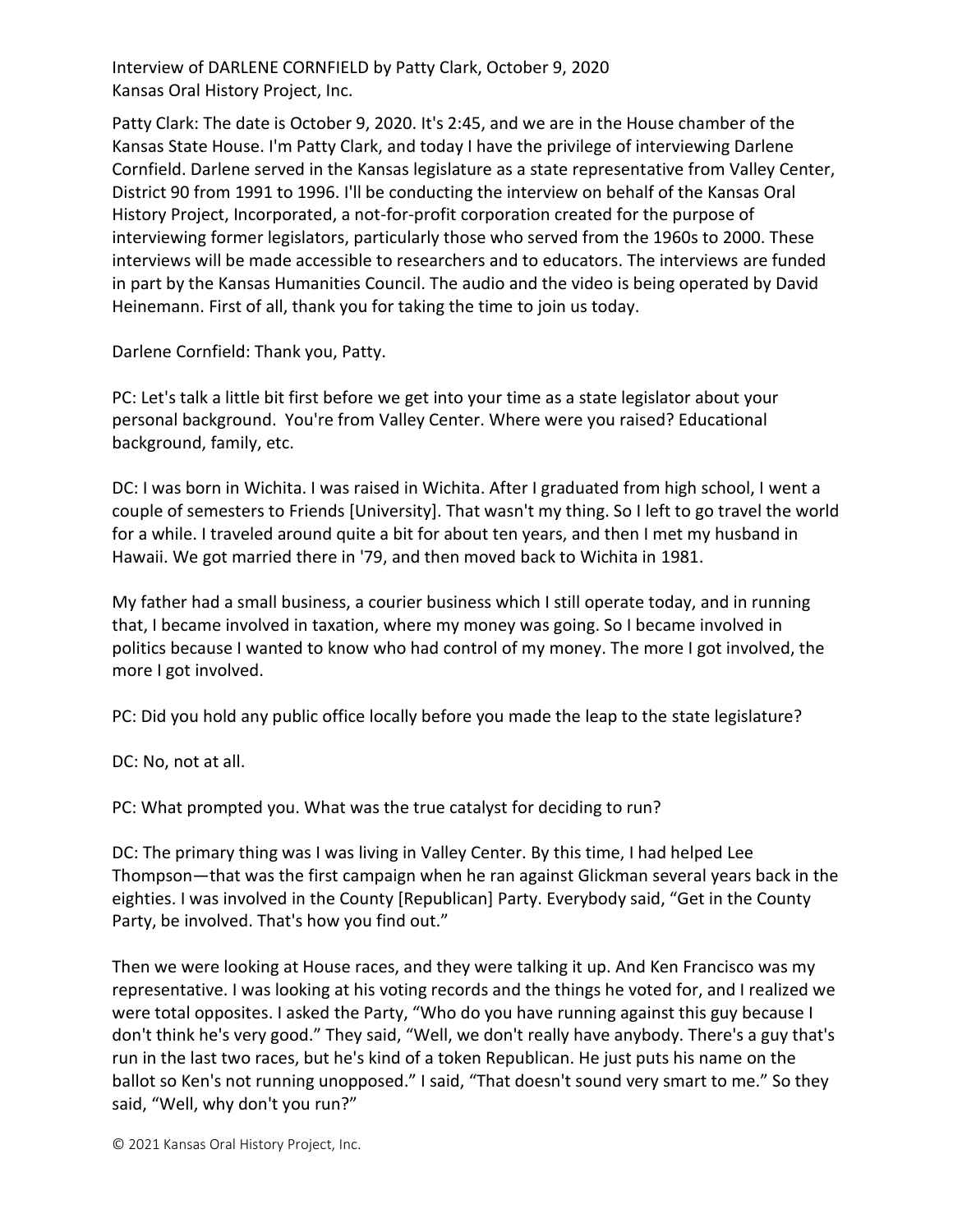Having no political ambition or ever thinking about that, I went home and told my husband. At this time, I had Alex, and he was not quite a year old. I came home to my husband and I said, "You can't believe what these people"—we were chatting it up, and he said, "What did he have to say?" I said, "He said, why don't I run?" And he said, "Well, why don't you?" I said, "Are you kidding me I have Alex. We have our business, and I know nothing about government as an order of making laws and stuff." He said, "Well, if this guy is not good, then you should do it." My husband's Canadian. So he can't run or vote or any of those things. So I was [having] dinner with my mom because my parents live here. They said, "I think that's a great idea." Of course, they do. They're like that.

Anyway, one night at a Republican county meeting, they said, "Darlene, have you thought about running?" and I said, "Well, I've thought about it." I said, "Honestly, I have to look at it more and get more involved." I looked it up. We're here ninety days. I was thinking, "What am I going to do with Alex for ninety days? From January to April and two weeks in"—just calculating all of those things and then running in a campaign. I said, "I don't know how to run a campaign. I don't know any of these things." They said, "It's okay. We'll help you. It will be easy."

So I decided to run. I put my name in. Then I was somewhere, I can't remember, I think at a Republican meeting, and I do a lot of cooking and things. One night at the meeting, I stood up and I said, "Well, I decided to run for the 90th District. I don' t know much about fundraising, but I do cook." I said, "I'm going to sell pans of lasagna for \$30 a pan." I sold 1,000 pans. So I was cooking a lot.

### PC: A lot of lasagna.

DC: I cannot remember his name, but there was a writer for the Wichita Eagle. He naturally wrote an article about that, how times are changing. Here's the latest fundraising that we've never experienced before. I did that. I didn't solicit any PAC money. One, I didn't even really know much about PACs or anything like that. I just decided I was going to run on my morals, ethical values, and low taxes, and fiscal conservative, and moral conservative, and see what happens.

So I did. It was the tightest race in the state. I won by sixty-seven votes, I think, and actually it's a funny story because, as a Christian, I prayed about it and everything. I believe the Lord told me I was going to win the seat. I said, "I'm not going if you're not going to help me because I don't know what to do." That night, we had three TVs on, [channels] 10, 12, and 3. We have an Ark Valley paper, and then there's the Maize paper because those were in my district, and then the Wichita paper.

The Ark Valley News, who wrote nothing but negative things about me through the whole campaign, wanted to come to my house, which was where my watch party was, and have a photographer there. Hopefully, they thought, to get me losing. I said, "Are you kidding me?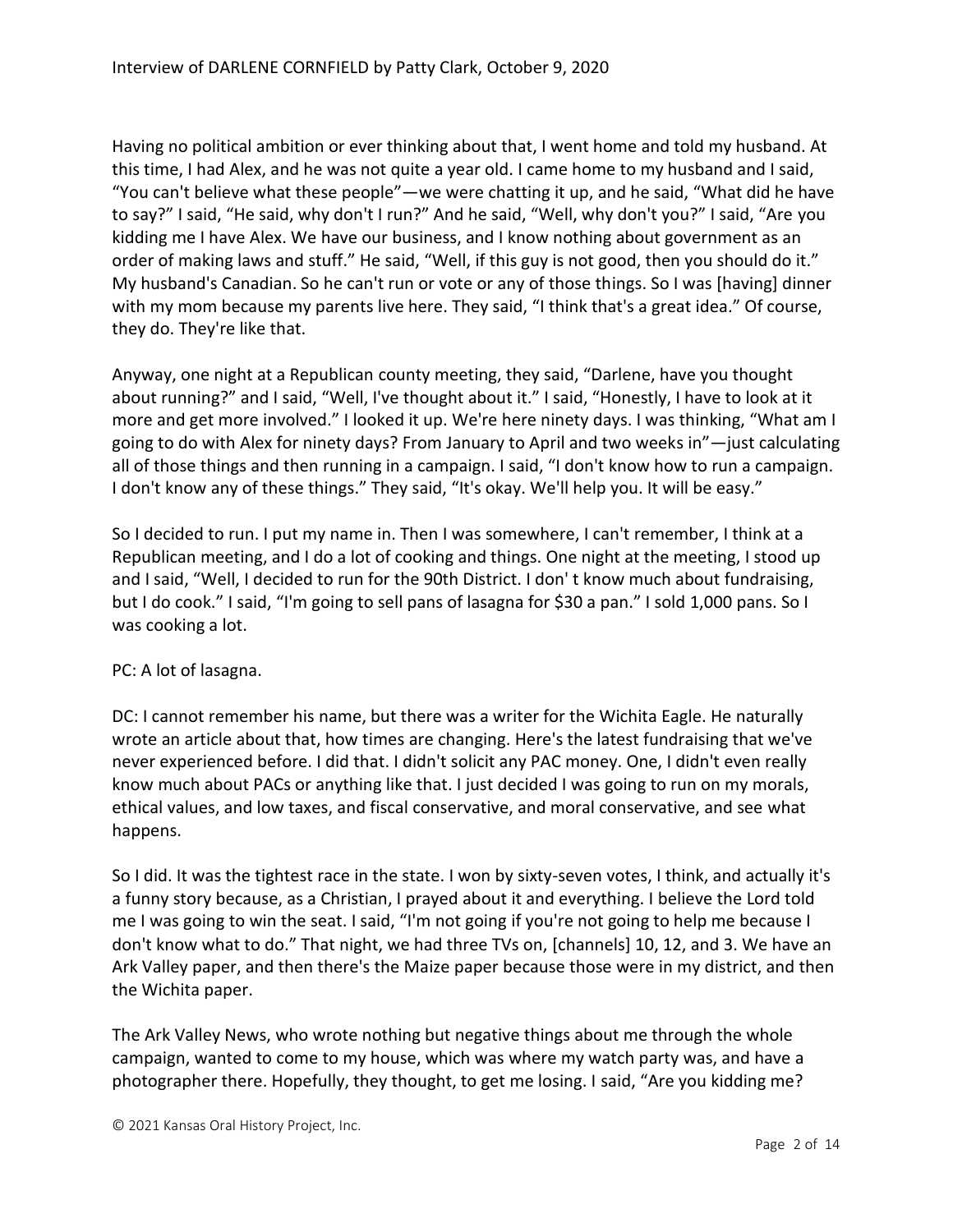You're not coming into my house." I said, "You've written nothing but negative things. Why would I let you into my house for my victory party?" I said, "It's not happening." So the paper, the day after I won, was of this woman with a child going to the polls because I wouldn't let them have any of me. It was funny.

Anyway, we were watching all three channels. It's 50-50, 50-50, 50-50. They always—because that's what the media does—instead of waiting to find out, they just award it to the incumbent because that's what they do. So that's what they did. I said, "This can't be right. It just can't be right."

So we're just waiting and waiting. Then the phone rings. Now everybody has gone home, all my friends. My mother's crying, and she goes home. All my other friends—it's late, and the phone rings. It's Channel 3, and they say, "What do you think about upsetting Ken Francisco?" I said, "Well, I don't think I did." So the guy starts doubting himself. He said, "Maybe you didn't. I'll call you back." He hangs up. I tell my husband, "Do you know who that was?" I said, "It was Channel 3, and they said I won." He said, "Well, you can't believe anything the media says."

We're still sitting there, and the phone rings again. It's Ark Valley News. They send poll workers to get the actual tally and stuff. They said, "Well, Darlene, what do you think?" I said, "Now this is getting confusing." They said, "We're pretty sure you won." I said, "Do you mind calling me back?" I called the—most candidates have somebody at the election office. They're like that. I'm just not a political hack. I was just going to wait. If I won, I won. If I didn't, I didn't. I said, "Can you hang on to that thought? I just want to call."

I called down to the Election Commission's office. I said, "Hello, this is Darlene Cornfield. I just want to see, do you have the count of the 90th District?" I know these people are going, "Who is this person?" And they go, "Well, we unofficially have you as the winner." I said, "Okay, thank you."

I hang up the phone, and then the phone rings again, and it's Channel 12. They go, "Can you come down here for an interview? You're one of the few women that have upset" and stuff. "Can you come down?" I go, "Okay, sure." I go down and everything.

By that time, I get back home because we didn't have cellphones like the [inaudible] [00:10:35.10], and I call my best friend. She's in bed. I said, "Becky, guess what? I really did win!" She said, "Gosh, I miss all the good stuff." Then I called my mother, and my dad answers the phone. I said, "Dad, it's okay. I did win." He said, "Oh, thank God. Your mother's in the backyard crying. I sent her outside. I got so tired of listening to her." She's going, "We should have used that stuff" because he had some personal issues that made news and stuff from Topeka, but I didn't use any of that because what good is that to show he's a scoundrel. I could be, for all you know. Anyway, I ended up winning that race.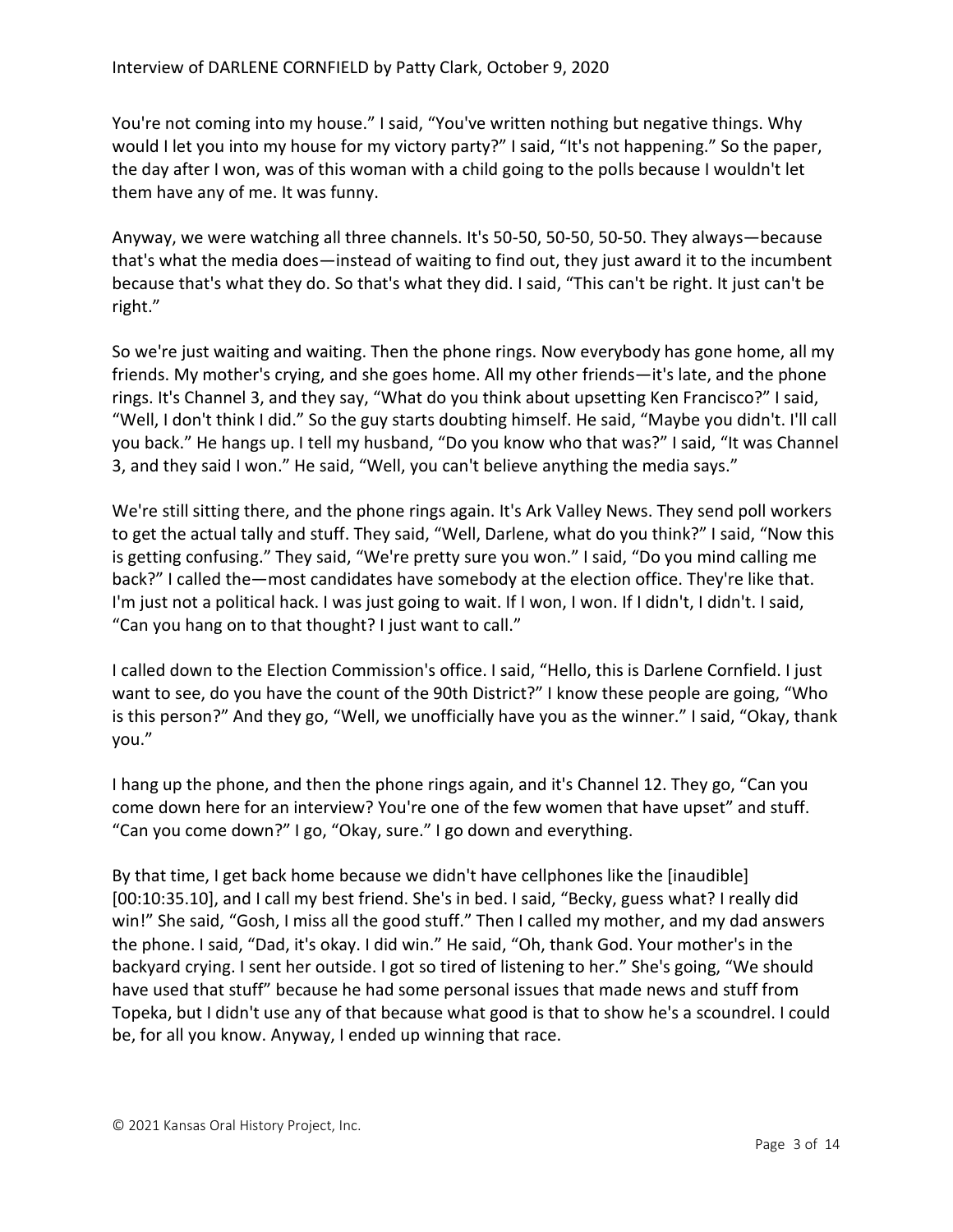PC: Let's jump to your first two years. You had a very interesting beginning, a novice who had never run for public office. What did it feel like entering this Chamber for the first time? What were your first two years like?

DC: It was pretty awe-inspiring, and I was anxious to learn what to do and what went on. I didn't want to be uninformed. I didn't want to be a novice for very long. I wanted to know what was going on. The first year I was here was the first time the Democrats took control of the House in, I don't know, a long time. I was kind of singled out as the one because they had all the races picked. They didn't pick out. So I was kind of the one.

The minority sits on this side. Back then, you could still smoke back there. It was the smoking room. I sat right back there on the end. Two weeks after I won the election before we came up here, I found out I was pregnant. That was a shocker. Had I known that, I would have withdrawn and not run because I had Alex who was twelve months old. I'm going, "He'll be fourteen months when we come up in January. How am I going to handle that ninety days?" I'm kind of a hands-on mom and everything.

Then after the election, I found out I was pregnant, which turned out there were actually four of us pregnant—Sheila Hochhauser, myself, and Susan Wagle, which were known, but Donna Whiteman was pregnant, and she didn't tell anybody. So there was actually four of us pregnant, but everybody was due after the session except for Carey came in the four days between the end of regular session—

### PC: Your Carey.

DC: Yes, and the start of veto. So he was four days old when we came back. It was rather uncomfortable for me because if that door was open, the smoke would come in. I would have to ask, "Can you close the door? The smoke really bothers me" and stuff. They had seated me between Dr. Alex Scott and—oh, gosh. What was his name? He only served one term. Anyway, they were always concerned because I'm short. So I get really, really big. They kept saying, "Are you sure you're not going to have that baby now?" So that was kind of funny.

Once veto, I did bring Carey up the four days we were here and had him with me the whole time.

### PC: Which was novel.

DC: Yes, it was pretty unusual at that time.

PC: Not a normal practice in those days, correct?

DC: No. Right. It was pretty lonely, one, being in the minority, and I was new. I didn't have a lot of close friends or anything I had made yet. Then Alex was fourteen months old. I took him with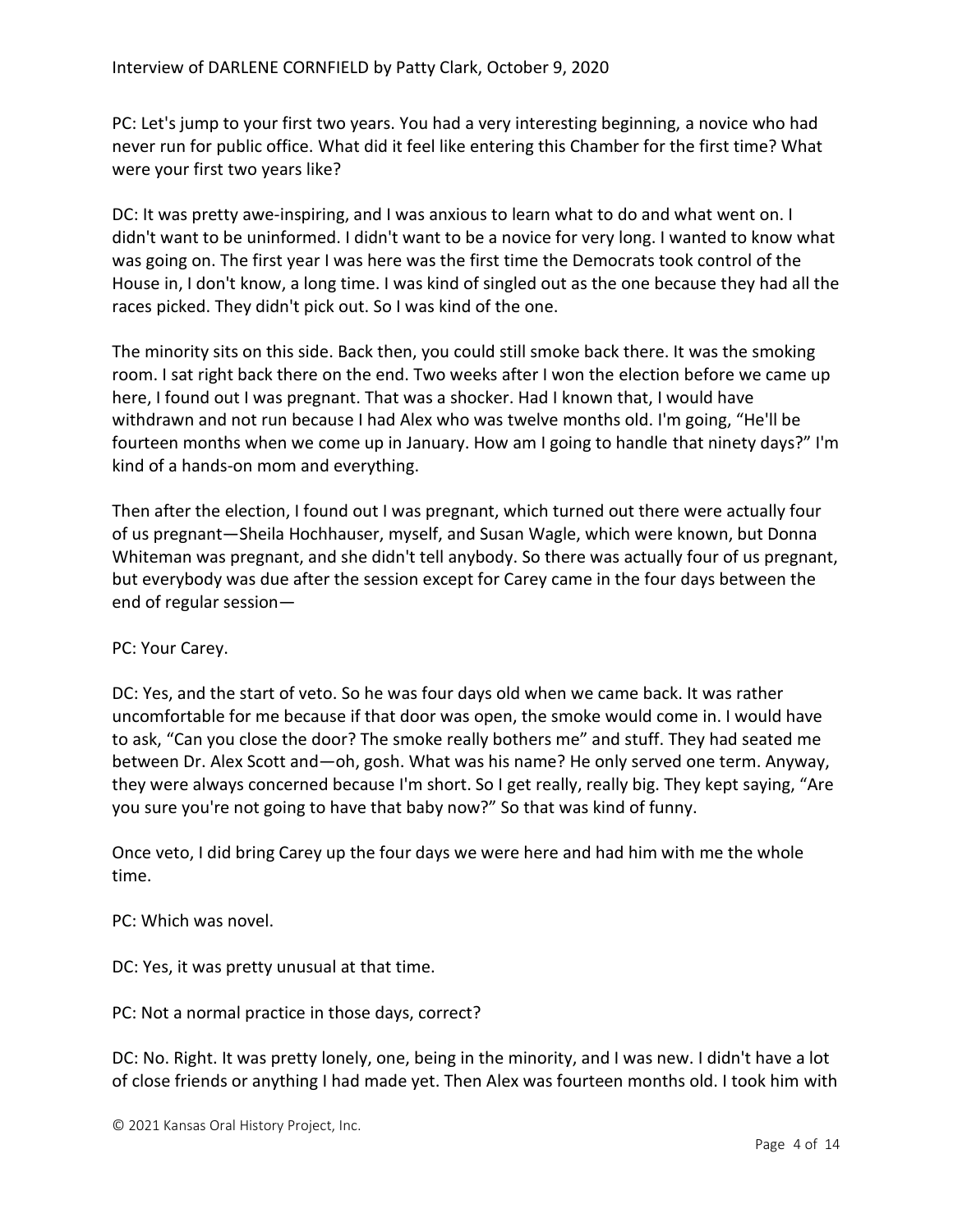me every nice to all of the social engagements and political things that we were invited to attend to find out what's going on in different organizations and stuff like that. That kind of put people off a little bit that I was traveling with this child and stuff.

PC: Do you think it's changed?

DC: Just in the six years I was there, it changed.

#### PC: Talk about that.

DC: When I had Carey for the four days of the veto—of course, he stayed with me in the back. By the time I had Maile—that's why I retired. In '96, I found out I was pregnant with Maile, and Maile was born February 29th, which left a lot of time left in the session. So I had her back there, and I brought her every day, all day. I had three roommates that were women legislators, and we used to talk about motherhood and babies because you do that as mothers. I would say, "Carey and Maile, they were perfect babies. They never cried." My friends thought I just couldn't remember. They thought I either lied or was making it up. But Maile came, and they never heard her. Nobody here ever heard her. The only time she ever squawked was when all of these legislators were passing her around, and it was time to eat. Then they would bring her back to me.

I can remember some of the lobbyists saying, because they always sit in the gallery, they said, "Darlene, it used to be so boring here. Now we take bets on how many people are going to hold your baby during the session." I rarely ever had her except when it was time to feed her. So that was great.

PC: So let's talk a little bit about the committees that you served on. Tell the audience which committees you served on, and why they were of particular interest to you.

DC: When you're low man on the pole, I don't think you get much choice in that matter when you're first here. But I served on Insurance, which was interesting, which was kind of—I have a small business. That kind of was interesting to learn and stuff, and Labor and Industry and Pensions. I think I had four. Local Government, which is really boring. Nobody likes it because it's all pettiness of the local cities squabbling for what their problems are and stuff like that. They bring it up here when they can't handle it. It was not a really fun committee.

### PC: But necessary.

DC: Somebody has to be there, and when you don't have much seniority, that's what you get. Then my first term, Pensions was a big thing because they were trying to pass a big legislative pension. Coming up and arguing and fighting that and learning about that, I found out about the secretarial pension, which was totally a unique device. I ended up proposing a bill to end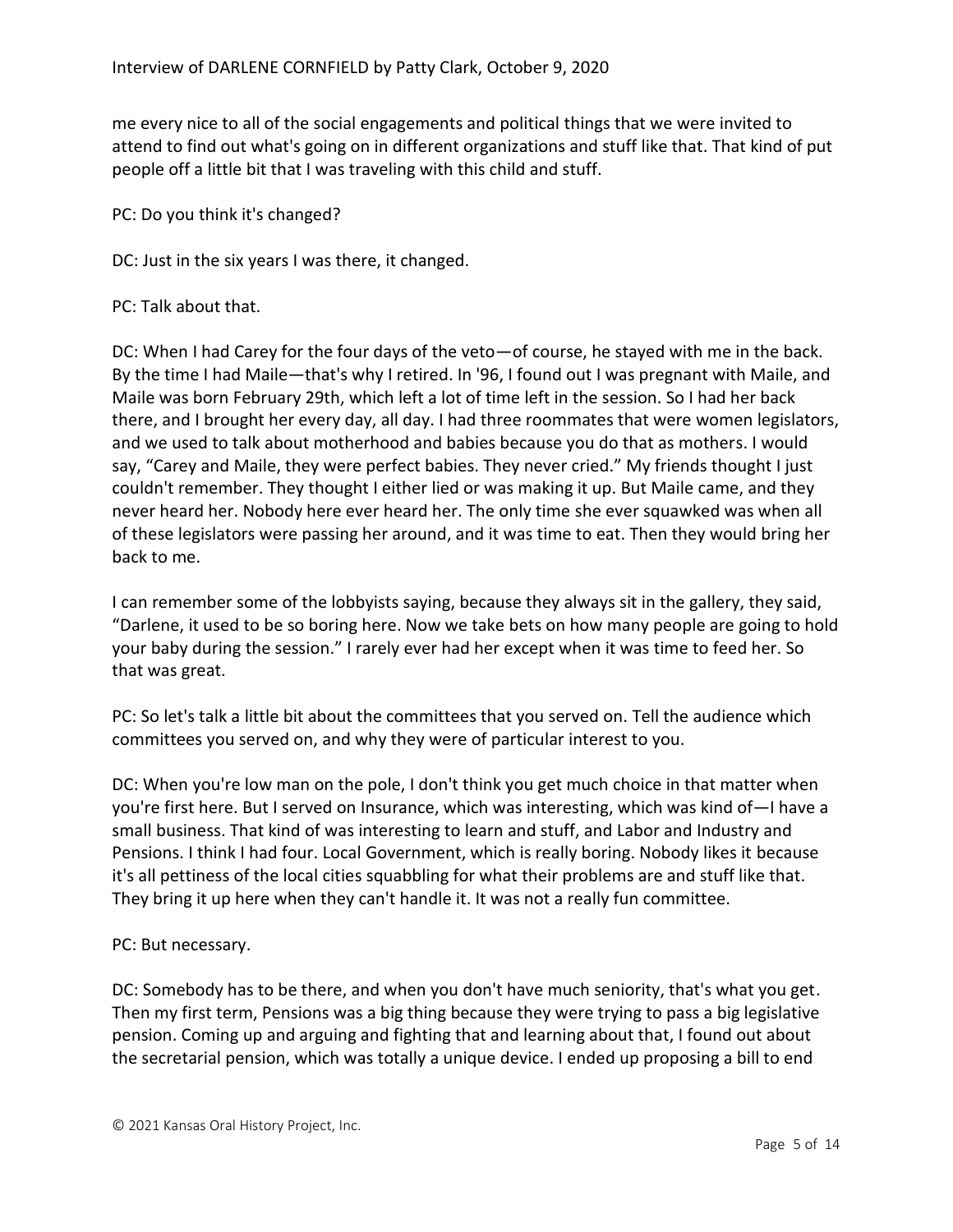that, and I did, but it was hard fought, being a freshman trying to overturn something that was kind of an established—

PC: What was the biggest surprise to you in your first two years, your first four years?

DC: I think my first big awakening, there was a bill that was in committee, in conference, when they go from the House and the Senate, and then they go to conference to reconcile them and then bring them back out. There was a bill in there that I wanted to get voted in, and it wasn't going to go out of committee. I was just going to make a motion to concur with the Senate amendments as it was. That was my mistake, telling them I was going to do that. When they heard that, then they put it in conference. Then I couldn't make the thing, and then they watered it down and brought it out and passed it. I'd have gotten the votes because nobody wanted to vote against it.

PC: So process was a—

DC: There were some legitimate procedures, but I was just unaware of them totally. You can't learn everything your first term.

PC: Your first session. What was your biggest disappointment?

DC: I guess that we had lost the House that first term. That made us all then the minority. For me, I guess, it wasn't new because I had never served. So it just was. But for all my colleagues, it was quite a big change for them. I think we did, I don't know if it was first term of second term, Joan might know. The Corporation for Change came up, and that was something that was in the summer. They study issues and stuff. So they wanted this Corporation for Change. I was totally against it. In the House, you have your Caucus. So the Republicans all caucused. They got up and said all of these great things that were in this bill. I said, "Let me tell you what I think is in this bill." I didn't think they totally represented it. So I kind of did.

Anyway, I persuaded a lot of people to vote against it, and it was actually going down. Barbara Lawrence, who is a Republican and a friend of mine, voted for it, which put it over the top. I was disappointed that that went through. I thought it was really bad legislation. In a couple of years, before I retired in '96, they repealed it and did away with it. So I was right.

PC: What were some of the other issues of the day, '91 to '96?

DC: I think in my second session, when I was re-elected, I think Workers Comp was a big thing. I was on Labor and Industry. So we were handling that. I added a subcommittee on that. I think we did good work. Obviously it's a very difficult issue. It's very hard to change and make it fair for all the parties. I find Workers Compensation kind of a—I wouldn't say an unfair thing. The premise behind it was really good. It protects the worker and the employer. You don't sue them, and they meet your needs. Obviously the employee didn't think they got it right, and the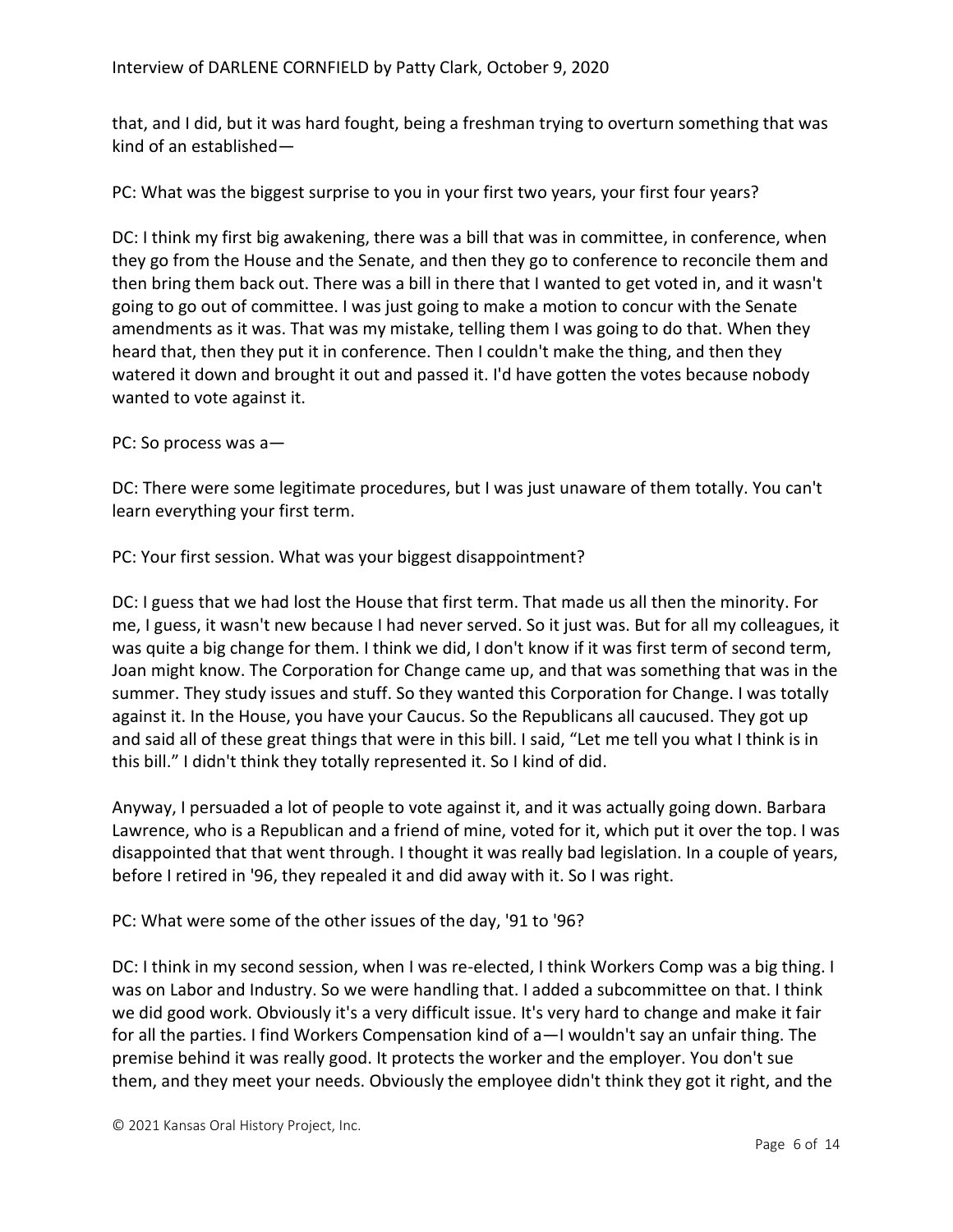employer thought he was getting abused. So they end up suing anyway. I find that it's not such a good thing.

PC: Is there anything that you would do differently after having served in the legislature or advice you would give those types of issues where there are very different opinions? There is a lot of compromise that has to take place.

DC: I have found, even after having been out all this time that the same things come back year after year. It's always school finances, the budget, and pensions. Those are probably three things that you can hang your hat on that will probably be in every session for the rest of your life. So on that note, being the conservative I am, I think if they only dealt with those issues and left everything out, the citizens would be much better off. We'd just come up and pass more laws and more laws that only convolute most things instead of simplifying those things.

PC: That's an interesting point that you raised. The interview just previous to yours was with a former colleague, JoAnn Potorff, and she mentioned she never but for one occasion introduced legislation because she felt that there was so much of it anyway. There wasn't any need to add to it. What's your take on that?

DC: I agree. I think I probably signed on to bills. I can't think that I probably had my own bills and introduced—I think the Parental Rights Amendment was probably the only significant thing or important thing that I actually—

### PC: Talk about that.

DC: At the time, there was a lot of I guess anti-parent things in the schools going around and stuff. They were taking liberties with children without getting the parents' consent, like giving them birth control, which most parents would think they should be notified if you're going to give your children something like that, considering you can't give them an aspirin, but you can give them birth control. That's kind of controversial in my mind. A lot of parents on the conservative side of the state and in our area said, "Darlene, we think we need something that says we do have those rights, and they can't take them away." Of course, there's always—we wouldn't have legislation if everybody believed that what was already in statute was right and true. Then you wouldn't need to clarify those things. But there never is, and somebody always changes or takes advantages.

So, anyway, we introduced that, and it went through, and it failed twice. Then it finally got amended into the Juvenile Justice Act, and it passed. We had to work hard through conference to get it because—they just want to add nebulous things like guarantee the health of the child, and you're like "What does that mean?" They just add these phrases that do nothing, and they're so nebulous, you can never define them. We ended up getting it through. I think it's still there, although the Juvenile Justice has gone through some stuff. I didn't really track it too much since I've left, but I know they've had some changes in that area.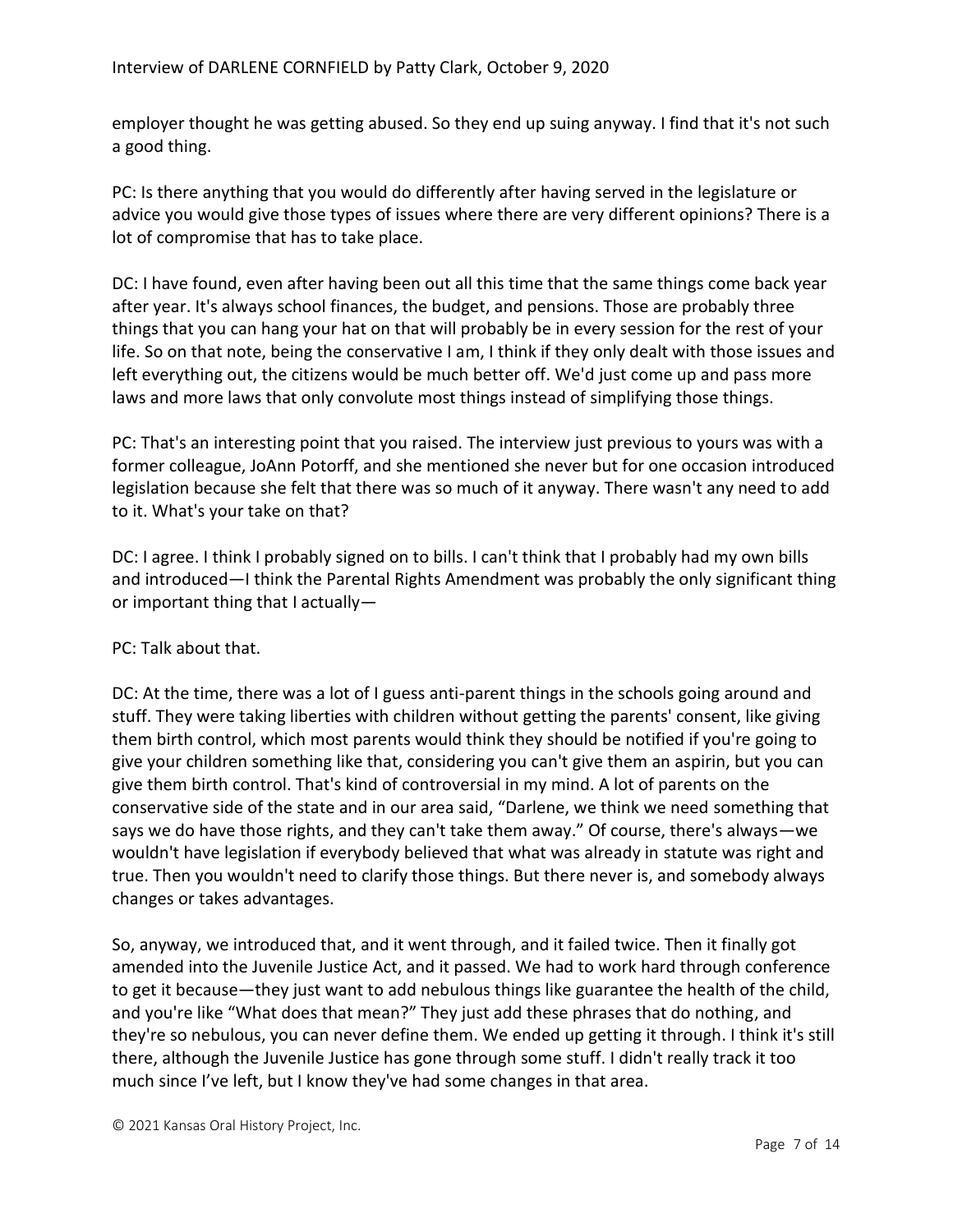PC: You mentioned that the issues don't necessarily change or change all that much from one session to another, from one time period to—

DC: Primarily those same things are going to be back.

PC: Talk a little bit about that. What gets in the way of not making more progress or more sustainable progress in your opinion, in your experience?

DC: I think probably the make-up of the members has a lot to do with that. Everybody has their own agenda or priorities. If you want to just break it down in Republican and Democrats, generally the Democratic Party wants more programs and more tax dollars to fund these programs, and I think more Republicans think it should be individual responsibility and taken on by the private sector Right there, you have a—

PC: Philosophical difference.

DC: Yes. So where the money goes becomes an issue and a primary issue that's argued and debated over the budget because they want to increase the budget with more programs. Some are good. Some are not. Some overshadow each other and overlap. Others should just be done away with because they're just taking taxpayer dollars and stuff.

PC: Let's think back to the first time you ran and the last time you ran. What was different about your campaigns? Did you have more of an agenda the last time you ran? If so, how did you express it?

DC: I've always had the same agenda. That's to do good government, to come up and represent my district and do what I feel that they want, which is less taxes and more fiscal conservative. Raising money isn't the problem. It's the spending of the money and spending more than we have and continuing to start new programs and just spend more money and stuff.

Both of my races were very tight because being an outspoken conservative, I was targeted both times. The races were very difficult. The difference between your first race and the subsequent races, your first race, you only run on you and who you are and everything that the other guy is not. Sometimes they paint terrible pictures—I didn't do that. I chose to just run on who I was and the issues I was going to defend or protect.

The second and third races, they had my voting record that they could use against me. You can use that truthfully, or you can color it up a bit and stuff. A lot of times, some votes are not the actually vote. there's like three or four votes before you get to the real vote, and they'll pull something out of a secondary vote and say, "She voted against this," when in fact, by the time the final—I might have supported it or vice versa. So sometimes they color the issue to make you look different than what you really are.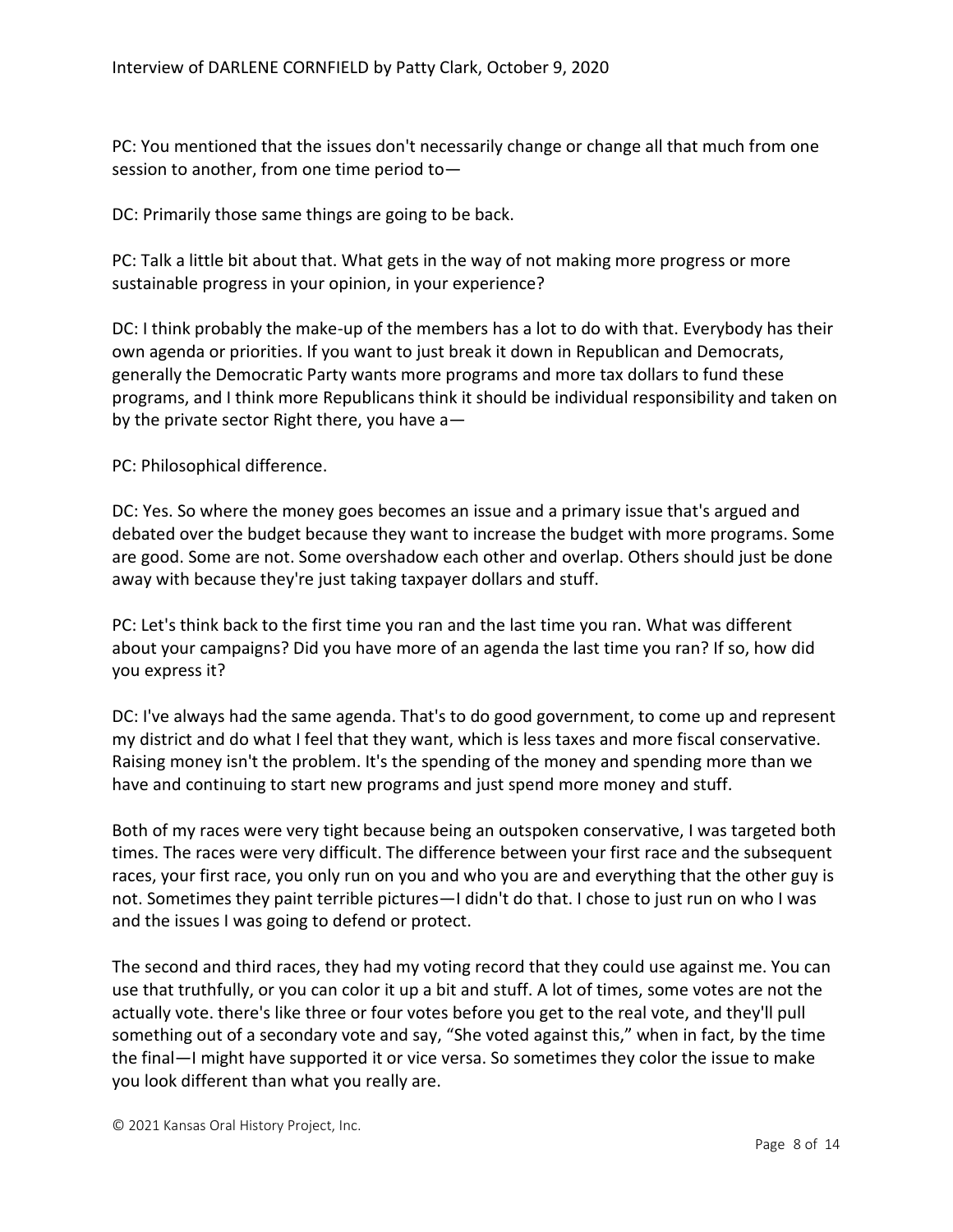PC: Let's take that for just a second and talk a little bit more about it. How do you explain that to your voters, to your constituents that a particular vote might have been taken out of the true context of the procedures and the protocols that you mentioned earlier?

DC: In a campaign, it's very hard. You have to identify your voters mainly through the mail-in stuff because you can't get all of them one on one and explain that. They can do a one-liner, "She voted no against taxes. She hates pension." Education was the big one. The NEA would send out all kinds of things about how I was anti-education and hated education and stuff like that.

It is hard to let them know the truth because it takes me three paragraphs to explain that one little paragraph. You just have to do the best you can in town meetings, which I always had, and newsletters that I sent out all through the legislative session to everybody. You hope they read them. Most of them do; many do not. And then in the campaign, just try to do your best to explain or tell the truth as I see it.

PC: Talk about how you work those issues with your colleagues in the caucuses and in the Chamber to move things in the direction as you see it should go.

DC: Well, you first try to work it in committee to get the best bill out that you believe you can get with both parties that are in that committee, if it's coming through your committee. Obviously when you only serve on four, and there's twenty-three committees or however many, they are always increasing committees as well. You rarely ever see it decrease. That's government for you. It's always an increase, never a decrease.

Then you try to find people that are likeminded to help you. If it's a bill that's in other committees that I may not know a lot about, I'll try to find somebody on the committee, if I'm not satisfied when they bring the bill up in caucus because, like I said, a lot of times, the person carrying the bill describes it one way, and there's really a lot more stuff in there that may not be exactly to your liking. But if you don't really read it, you may not know that. So you kind of have to do your due diligence, if you really want to vote.

PC: Read the bill.

DC: Yes.

PC: Read the bill and study it. Talk a little bit about how you perceive the legislative work, the legislature itself, how it operates, how it's changed since your time of service.

DC: I don't think it's changed too much. You still introduce bills. They still are assigned to committees. It's still pretty much political in the fact that the party that runs the House has control over the agenda and the bills and stuff. If there's something you really want, you might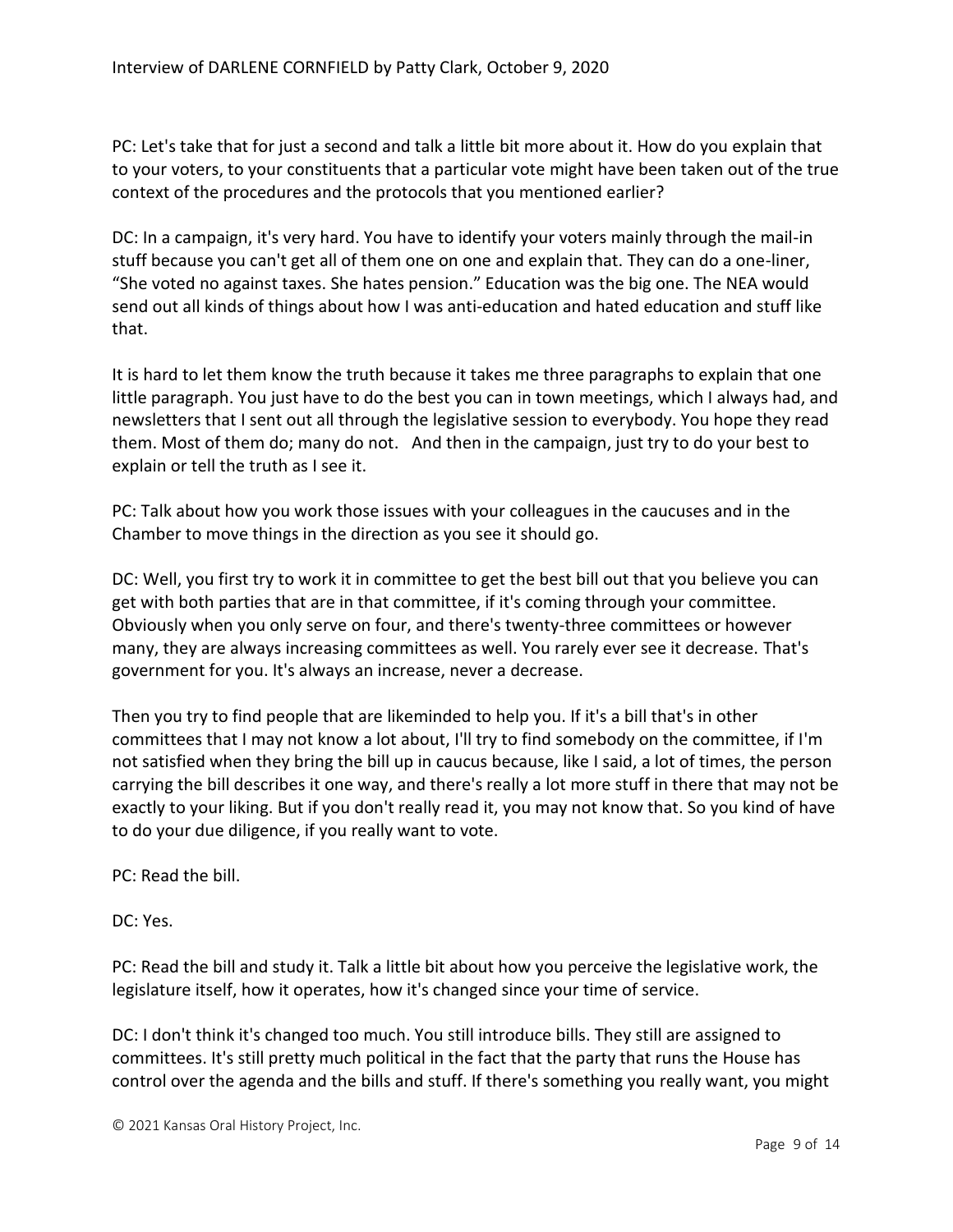have to finagle your way to get that up because if the party in control isn't going to bring it up, you might have to force your hand or do legal procedural moves to get your issue forward.

PC: Thinking about another woman who might be inclined to run for the state legislature or another public office, what advice would you give her if she were in the same position that you were back in your first run at the state legislature?

DC: Then I knew nothing. Today I know a lot more. I guess I would say that they must be interested, or they wouldn't be running. I would just say tell the truth and be who you are, and let the people know where you stand. If they agree, you'll win.

PC: In your service in the state legislature, what was the work with the governor's office during the legislative session? How were those relationships built? How were they cultivated? I'm particularly asking about the first term. Talk a little bit about how the executive branch works with the legislative branch during the session.

DC: Joan Finney was governor when I came in. I really didn't have too much other than there was a big pro-life bill that came through I think that first term because she was a pro-life governor, but it ended up not being a very good bill. I think most of the conservatives voted against it actually because that's what happens when you water everything down. It does nothing. Then why vote for it?

I know that after we became the majority and I sat back there, Sam Brownback at the time was Secretary of Ag and different ones [governor's staff], and they'd come in. I had great rapport with all of those guys. They would come in, and we'd talk about issues and stuff like that. But up until my final two years when I was on Appropriations, which is the big committee and really important, then the others I really didn't have personally a whole lot of personal—

# PC: Contact?

DC: Yes, meetings with the governor. I met with Governor Graves a couple of times on different things, but just as groups, never did I just call the office and say, "Hey, I need to get in there." It was done more through the Speaker or those kinds.

PC: What do you miss about being—

# DC: Nothing.

PC: That's a pretty straightforward answer. What do you wish you might have done differently during your time as a legislator?

DC: For all the credit, if that's what you want to call it, that I got in the press about being the leader of the Cornfield Caucus, of which—what was that? I was like, "I don't even have a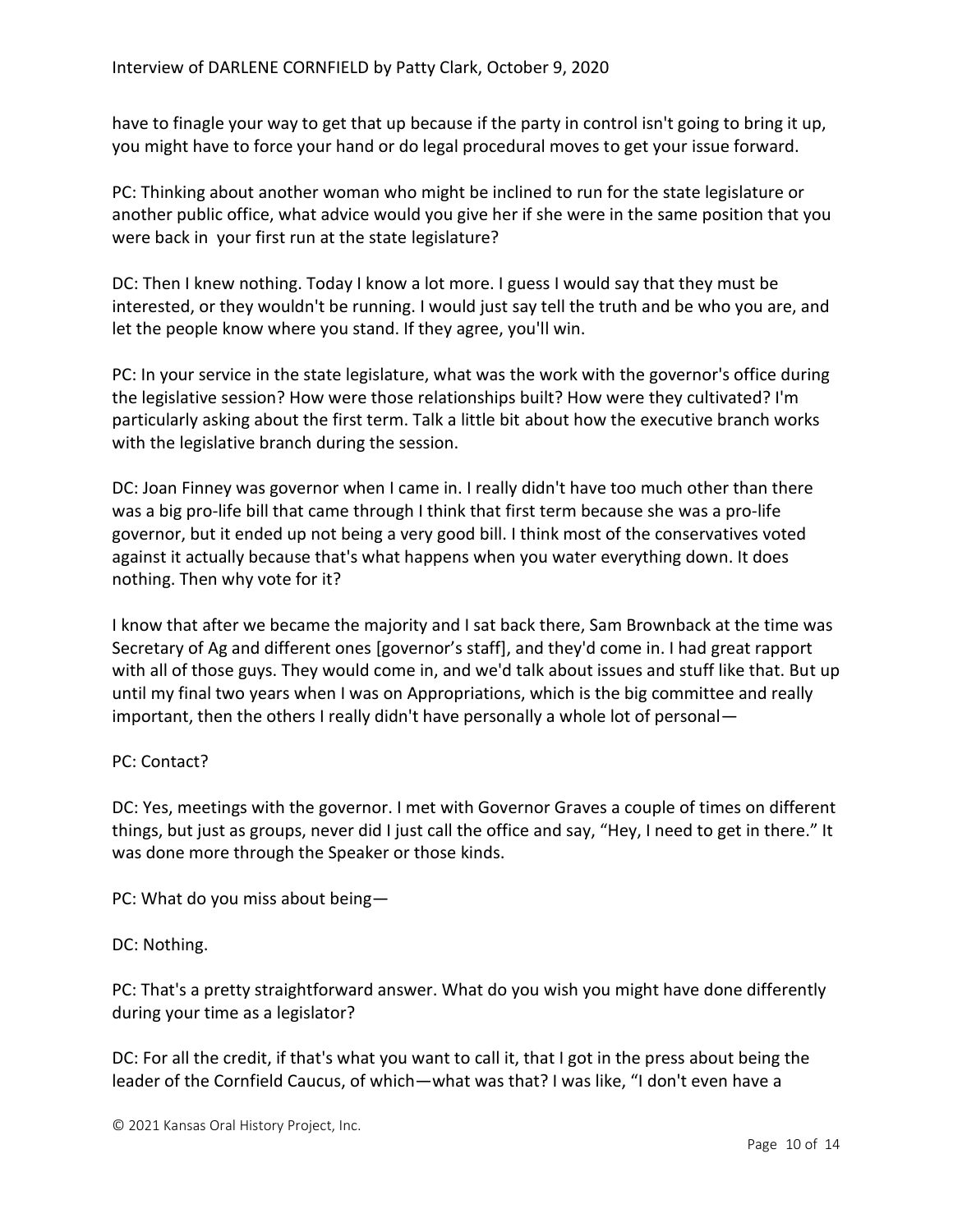Cornfield Caucus. What are they talking about?" But they gave me all of this credit of being this conservative leader, of which I really never was and stuff. I think it would have been nice to have sixty-three conservative Republican votes. We always had about fifty. So the more moderates usually sided with the other moderate Democrats, and we'd win. It was kind of tough sometimes.

PC: Before we started this interview, you were sharing with us the story of having your children here, which again was very unusual in those days. Talk a little bit about that. Share that story with the audience that's going to be seeing these videos.

#### DC: Which one?

PC: About your son and the candy.

DC: My first year, when I came up, I was pregnant with Carey, but Alex was just over a year. After Carey was two—so when the boys were like four and two, my second term, they would come up. They were shorter than the desk. They would run around the floor. They knew all the legislators that had candy. I could never see them because they were shorter than the desk. I would always have to stand up and look for them to see where they were. Occasionally they'd see me standing up back there, and somebody would call me and say, "Oh, he's down here. Don't worry." Sometimes they'd sit down there and stuff. But they had a great time, and everybody enjoyed them.

When Carey was here, like I said, it was on the Democratic side, and it made it hard because I do nurse my children. It made it difficult because the women's restroom is on this side, and I was on that side. For me to run back there and nurse him and then try to come back when they were doing all of those final actions, it was pretty tricky. But then when I had Maile, I was on this side.

### PC: A little closer.

DC: Yes, a lot closer. So I could come back and forth and stuff. By the time Maile came, during veto sessions and stuff, you would see all kinds of grandchildren down here. When I had Carey, there was nobody here that brought any children during the veto or long nights when we were having long things. Whenever we would have long days, I would call my mother. I would say, "Bring the boys because I'm not getting home." She would bring them, and they would hang out with me because I wanted to be with them.

But from '91 to '96, there was quite a change. Maile was readily accepted. Everybody wanted to hold her. Everybody enjoyed her. There was no—there were only probably a few people that thought that it was inappropriate, which to me I thought was kind of funny. They were people that thought Women's Lib and do what you want, but yet they thought it was strange that I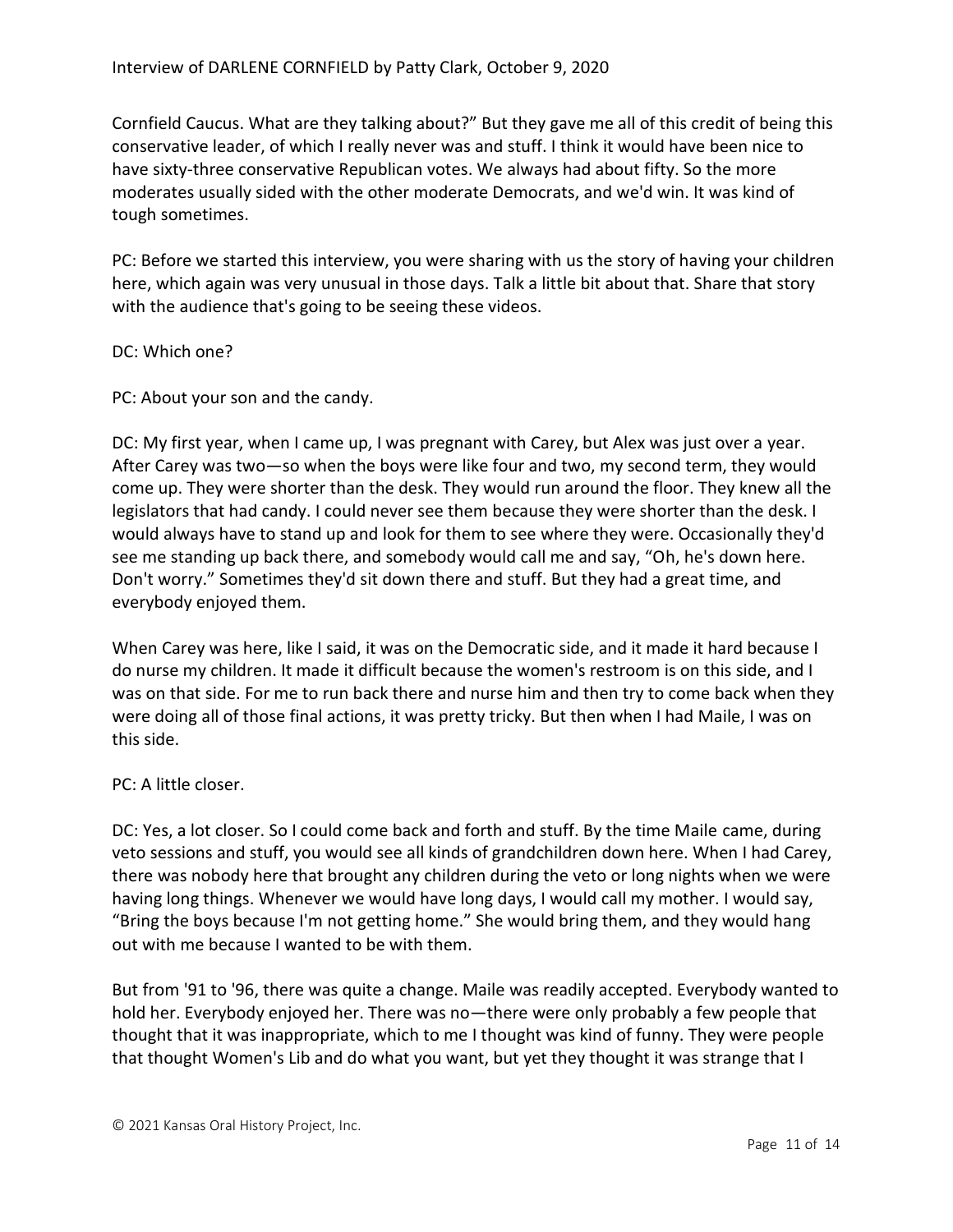would bring my daughter, which I would think would be the epitome of being a good mother and working and bringing her child to work.

PC: Talk a little bit about the challenges of juggling all of that, paying attention to floor action, nursing your child, the evening gatherings you attended. What advice would you give to other women?

DC: I would say, "Don't be pregnant when you come in" because you don't know when they're going to be born. I knew Maile obviously would be born in February, but I didn't know about Carey. Everybody else, I don't know if they planned that or not, but they all came after. I would just say that's a decision that you have to make as a mother, knowing, because like I said, I agonized a long time before I decided to run, knowing I only had Alex, not that I was expecting a second one. I didn't want to not be with him. He came with me. A lot of mothers leave their children wherever their home is, but Alex came with me. The whole session, I had him with me on Mondays and Fridays. Tuesdays, Wednesdays, and Thursdays, I left him with a nanny, and then I picked him up every afternoon and had him every evening. I was comfortable with that.

Then when Carey came, my mother went to Topeka with me, and she had both of them here with me all week. Then when I couldn't get away, I would say, "Bring them over! I'm going to be here all night." So she would bring them over.

Then on Fridays, we generally just met on the floor. I would bring them on Fridays anyway. When Maile came, she came February 29th. There was still six weeks of session left. Because I am a nursing mother, I just brought her with me every day. Unless you saw that little pink bundle running around, nobody even knew she was even here. So thank you, Jesus, for that. Other babies cry all the time, but mine didn't.

PC: Darlene, I want to talk a little bit about personal identity now, as it relates to your time in the legislature. We're going to loosely define "personal identity" as gender, age, race, class, sexual or gender orientation, marital status, etc. During your time in the legislature, did you experience times where you believe your personal identity influenced your ability to help pass policy, work with your fellow legislators, or provide services back to your constituents? Were you ever given committee assignments or tasks that you believe were functions of your personal identity?

DC: I'll have to think about that. By the time I came up, there were quite a few women. There was like thirty-eight of us. We were a minority, but not a minority like I wasn't the only woman. I think most of my committee assignments and the things I was assigned weren't due to my being a woman per se. I think they were just based on how many people were in the Republicans and your seniority in the pecking order of the leadership. I don't feel like I was put on any committee because I was a woman, that it would help or not help. I don't think so. I think I was just put there—I was looked at as a person, a Republican that needed to serve on committees and stuff. I don't think that played a role.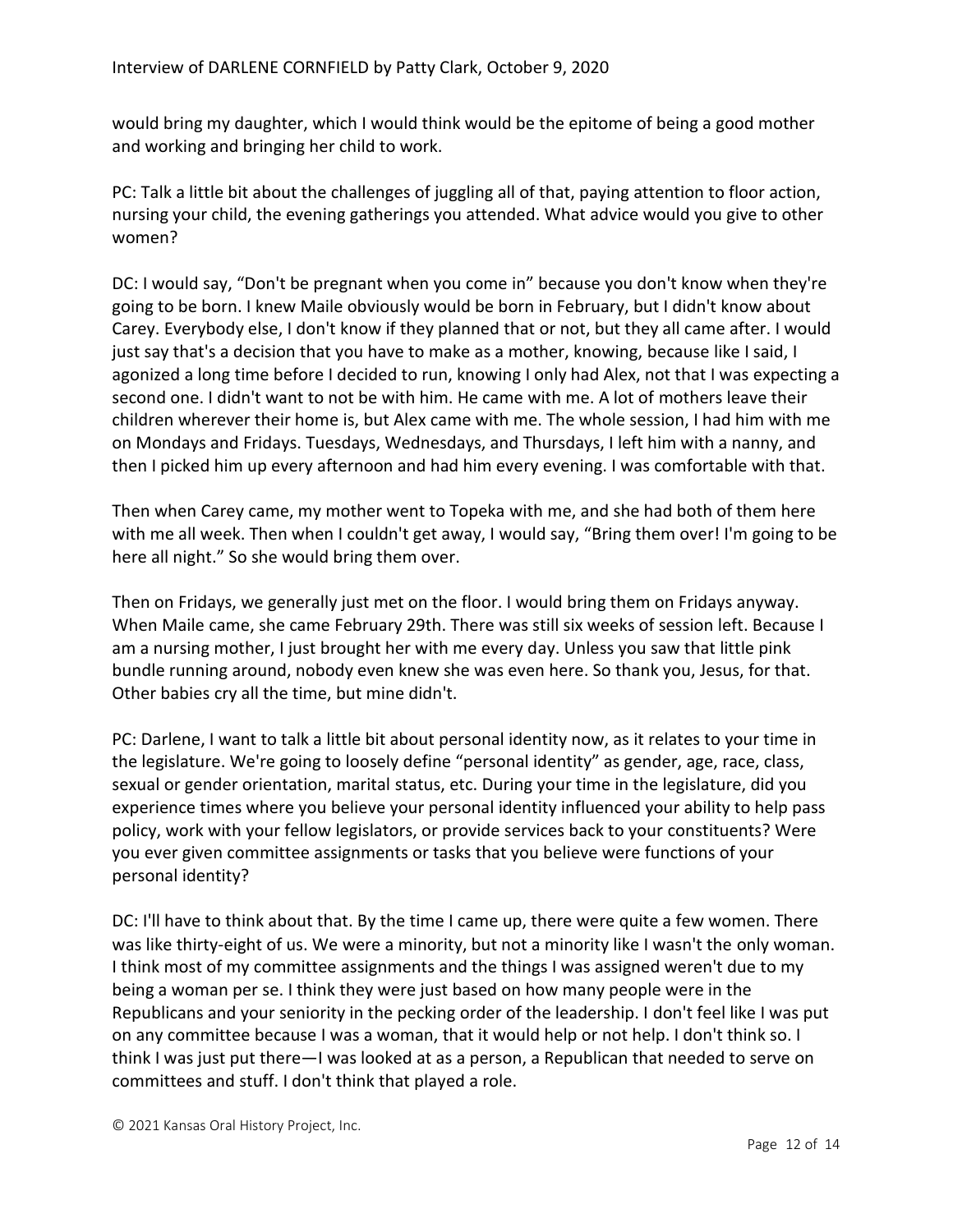PC: And with your colleagues? Did it play a role?

DC: Actually I get along better with men than I do with women. I never officed with any woman. I was always in offices with only men, which I didn't have a problem with, and I never even noticed it except for when I would go to some of my colleagues' offices. The women were always with women. I was the only one that always had, that officed with all men. I don't know why, but it's okay because I was happy. So it was good. I did notice that. I don't look for those things. I try to just come up here and do a job. I don't look at, "Well, gee, why did they put me there? Is it because I'm"—I don't look at things like that. I didn't see that. I don't feel like that ever came into play.

PC: IS there anything that we have not asked you that you wish we would have asked? If so, what it is?

DC: I don't know. When you put a person on the spot, they can never think of it, and the minute we're done, I'll think of twenty-two things. I enjoyed my time as a legislator. I learned a lot. I think it's good to be involved and to know your government and know what goes on. I think every person should come up and see something introduced through to the end to see. Now that you can do everything online, you can track and watch and see where it's going, even though you maybe not get to hear all—are the committees on audio now? The House is. So now you can actually see and get the testimony and see exactly what's being said about an issue and stuff like that.

I think that's important that we do that, but I think it's a citizen legislature, and I do not support term limits because I think that defeats the idea of the ballot box. I think you need to make the citizens responsible for their government, and if you take that away, they won't vote. They'll just say, "The guy will be out next year. Let's not worry about it." I think that's wrong. But I think as a citizen legislature, I don't think you should come up and stay for thirty years. I think you ought to do good work and go home. I might have stayed a little longer, had I not had Maile, but maybe not much. Three terms were good, maybe one more.

PC: What's the biggest takeaway from your service as a state legislator?

DC: The biggest takeaway? The issues never go away. They just come back in a different form.

PC: Fair enough. Thank you very much for your time, Darlene.

DC: You're welcome.

PC: This has been a great experience. We really appreciate you making this time for this interview.